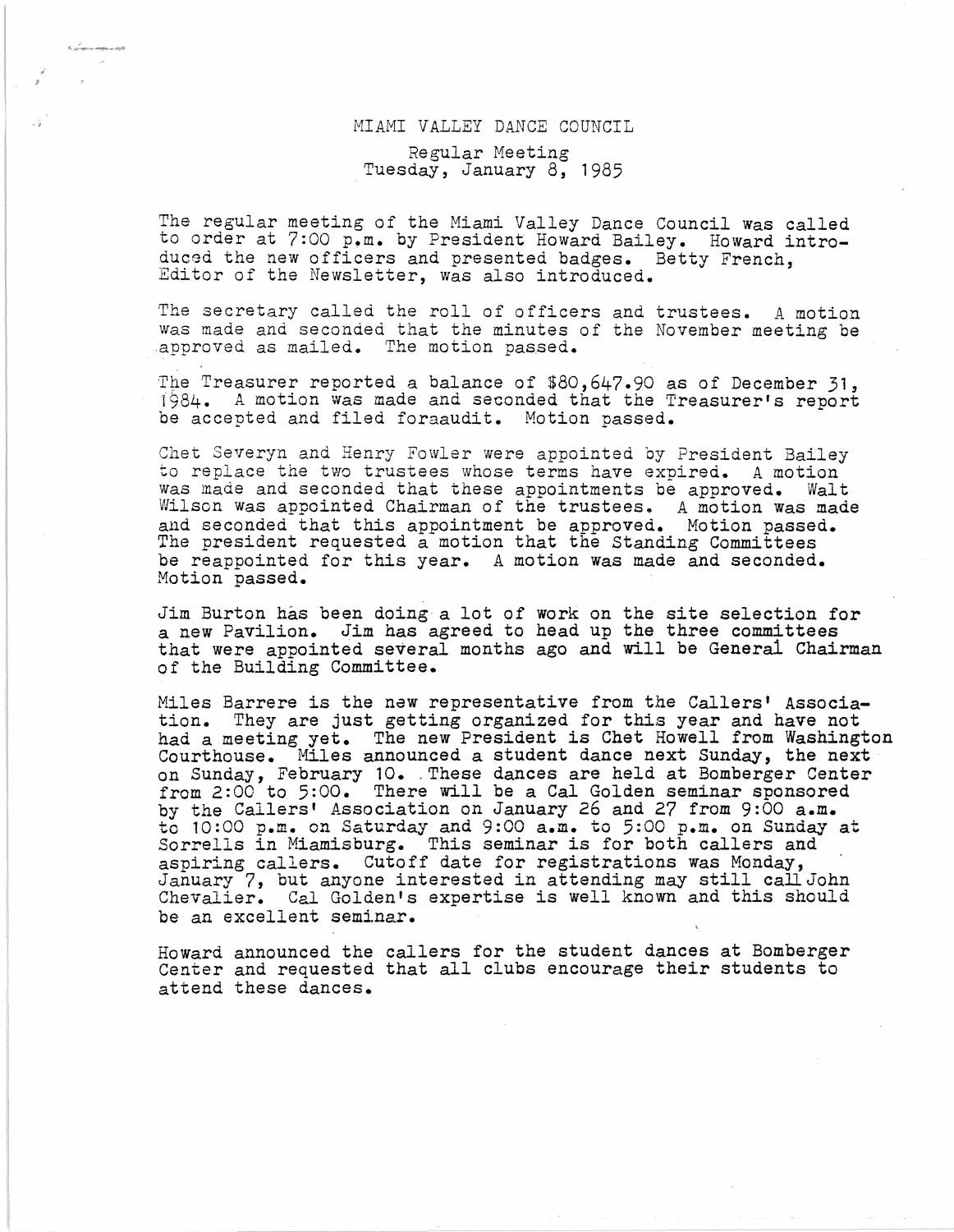Joe Near, Vice President, led a discussion on the status of classes taught at the Pavilion. Mainstream classes started last night with only 46 people attending. Plus classes are scheduled to begin on April 15. We are working on getting a caller. AdVance lessons are scheduled to be held in the summer. We're wondering if there's enough interest from the various<br>clubs to have these classes. Because of an apparent downswing in square dancing for the past couple years, council is losing money on classes. There has been discussion as to whether we<br>should sponsor these classes this year. We have been paying the caller \$85 per week and charge \$40 per couple per session. A minimum of 15 squares is needed to break even. We have been operating at a loss. We have discussed the possibility of working out a 60% arrangement with the caller.

Cecil Hartis (Adventure Squares) stated that the present caller is the best teacher in the Miami Valley. It is our fault we don't have enough dancers for these classes. The purpose of the council is to promote square dancing up to the level at which our council dances. Regardless of what arrangements are made for a caller, we should offer the classes.

A motion Was made and seconded that the present class schedule should continue and that we should do more promoting instead of cutting back. Promotion and publicity are the key words and more should be done in this area even if it requires spending more money. Motion passed. A letter will be sent out to the present caller. We will attempt to lower the minimum, but the present caller will receive the first offer.

Betty French announced that the new dance schedules are not in yet. As soon as they are received from the printers, they will be delivered to the clubs. Information for the next schedule will be due at the March council meeting. The 20th of March will be the final deadline with nothing accepted after that date. New club representatives should be sure to give Betty their addresses and phone numbers.

A suggestion was made that meeting notices be sent out earlier so they will be received the week prior to the week of the meeting. Betty agreed to do this.

In the absence of Irene Romero, Peggy Burris represented Dayton Recreation and Parks. Peggy stated that a lot of calls are received by the Recreation and Parks Division about square dance lessons. Her office. has a list of over 100 media sources to which they send news and publicity notices, so if someone can provide the information, Peggy will be happy to type it up and send it out. This would be free publicity and would give us lots of exposure.

Mady D'Aloiso, Pavilion Support Committee, had no report.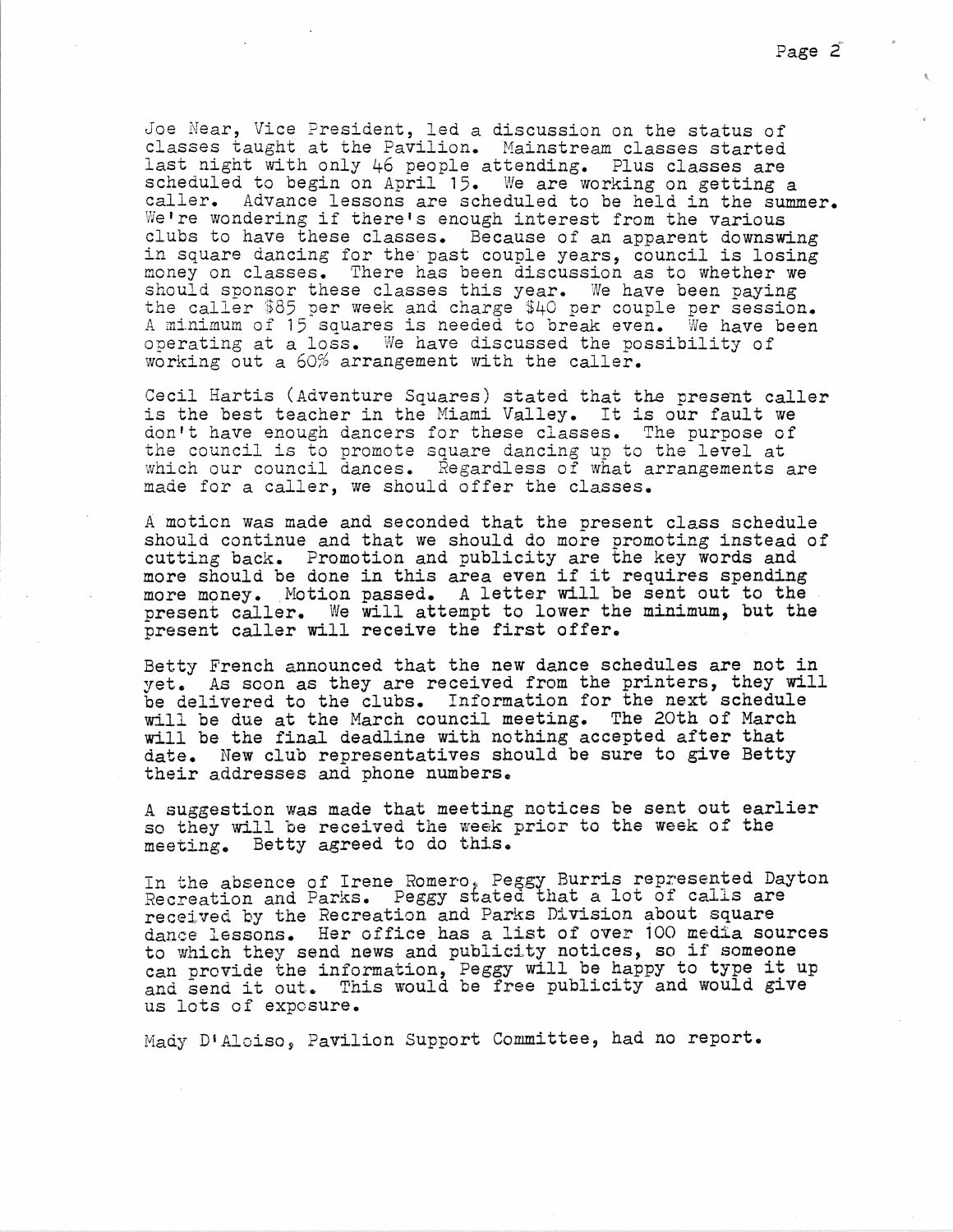Len Cannell reported for Mini Legacy that they have been working on a checklist of emergency acts for all clubs and callers.

There was no convention report since Bob Peyton Was on a business trip and unable to be present.

Honor Couple nominations must be submitted by the end of this month. Clubs who have not submitted nominations were encouraged to do so.

George Baver, Ohio Corp., requested input from the clubs for the "Showcase of Ideas". This would include any ideas on how to promote square dancing, any sources that we're not using.<br>He hopes to see more activity on this by the March meeting so<br>he'll have some ideas to turn in. Submit these ideas to George he'll have some ideas to turn in. Submit these ideas to George he'll have some ideas to turn in. Submit these ideas to George and he'll pass them on to the people handling the "Showcase of Ideas" for Convention.

Paul Bonnell, Ohio Corp., announced that registration blanks are available for the State Convention. We hope to have a good representation from the Miami Valley Dance Council at the Convention in May.

Lucille Leyman from Twin Base Squares was presented the council award for over 100 banner raids.

Howard reported the death of Lyle Stannard from the Yellow Rockers. The club president, Terry and Jaretta Cox, were asked to convey our sympathy to Mrs. Stannard and to tell her that if there is anything we can do, we would like for her to let us know.

The Star Promen-O's in South Charleston are having trouble with attendance. Unless they are able to build up their finances, by the end of February they will no longer be a club. The club dances the first and third Friday nights at the Miami View Elementary School. Club representatives were asked to work with their Banner Raid Chairmen and schedule<br>banner raids to this club. Also please waive the 8-couple retrieval rule for the time being. Assisting this club will be a wovthwhile effort which will certainly help this club and will also promote square dancing in the area.

Five dresses have been entered so far in the dress design competition. There will be a free dance at the Pavilion on January 27th from 2:00 to 5:00 p.m. Judges will pick the winning dress which will be displayed at the State Convention.

There will be a dance at the Pavilion honoring Ginny and Darrel Kisor, who are moving to South Carolina. The dance begins at 8:00 p.m. on January 27th.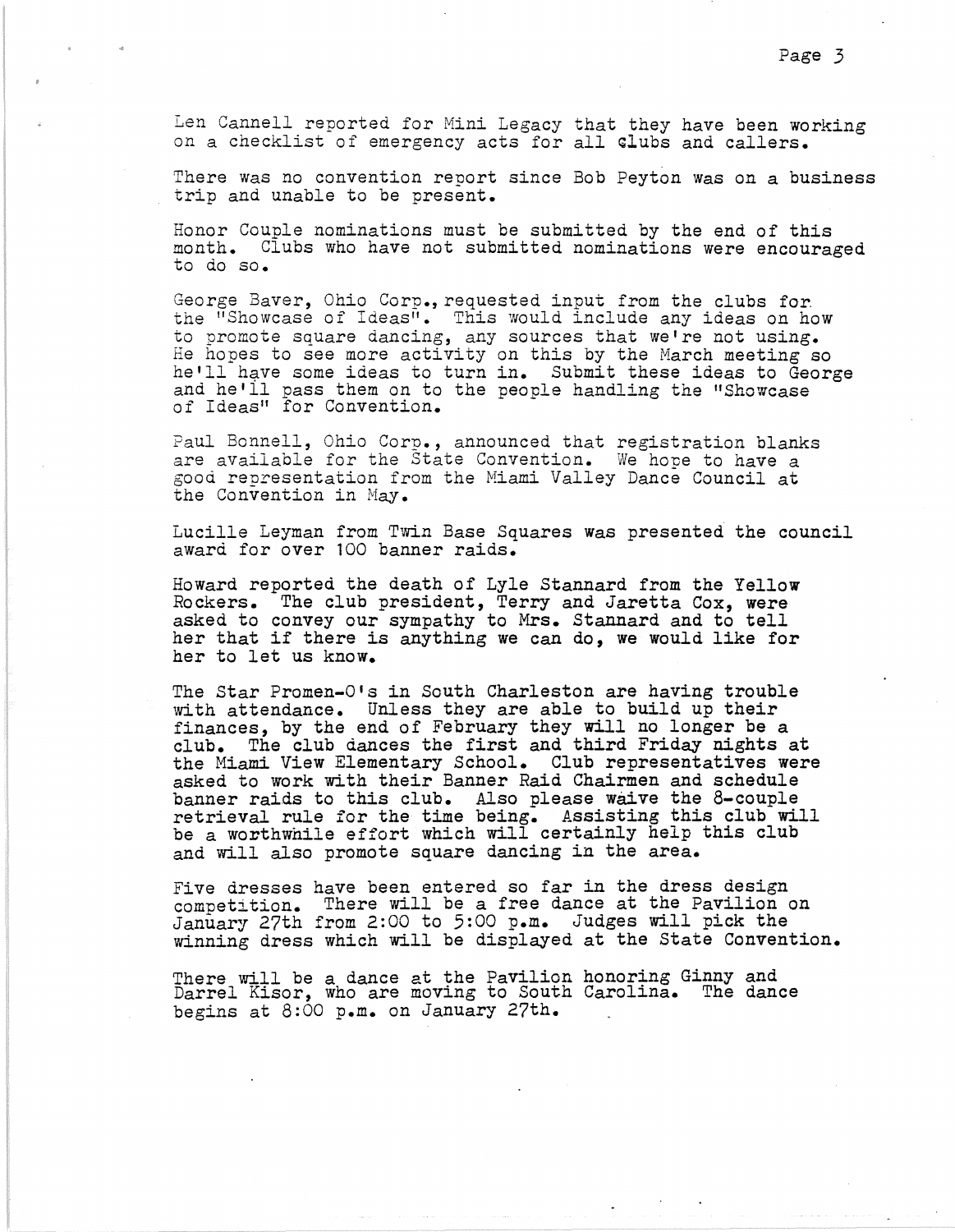Forms are available for honoring couples with over 100 banner raids. It is not necessary to have 100 raids in one club. If you belong to more than one club, as long as that club is a member of the Miami Valley Dance Council, you can accumulate them and lump them.

The following questions and comments were received from the floor:

Concern was expressed regarding the proposed building site near the Springfield Airport. Comments will be passed on to Jim Burton.

Peggy Burris' offer of assistance in promotion and publicity<br>sounds like a worthwhile approach. Someone should be responsible sounds like a worthwhile approach. Someone should be responsible for\_preparing publicity releases and take them to Recreation and Parks. We do have a publicity couple, but they are on vacation and unable to attend the meeting tonight. They will be preparing releases and will be getting them to Recreation and Parks.

## Club Announcements

Super B Squares - Sherry Roberts announced a student dance on January 26th from 8:00 to 10:30. Admission will be \$3.50 per couple and \$1.75 for singles. Ann Murphy will teach beginners clogging lessons starting this Wednesday. Intermediate and advanced lessons will start next Monday.

Clinton County Country Squares - Miles Barrere announced a Sweetheart Dance on Saturday, February 16; caller will be Jim Shaffer. Thursday, February 7, will be Amateur Callers Night.

Yellow Rockers - Jaretta Cox announced a Pre-Spring Fling on March 31 at Yellow Springs High School. Caller will be Jack Pladdys. Flyers available listing guest callers schedule for 1985. Second Sunday of May will be Hi-Lo dance with Jaye Fitch for all students.

Rose **E.** Merry Mixers - Art Ball announced a Valentine's Dance on Friday, February 15 from 7~00 to *9:30.* Also st. Patty's dance on March 15 from 7:00 to 9:30.

Washington Squares - Wanda Hunter announced a Swing-Into-Spring<br>dance at the Pavilion on Sunday, March 17 from 2:00 to 5:00. *Ron* Everhart will be calling.

Wright-Patters - Gene Diener invited everyone to visit the Wright-Patters. Dances every Friday night at the Medway Lion's Den. Free plus workshop every Friday night from 7:00 to 8:00.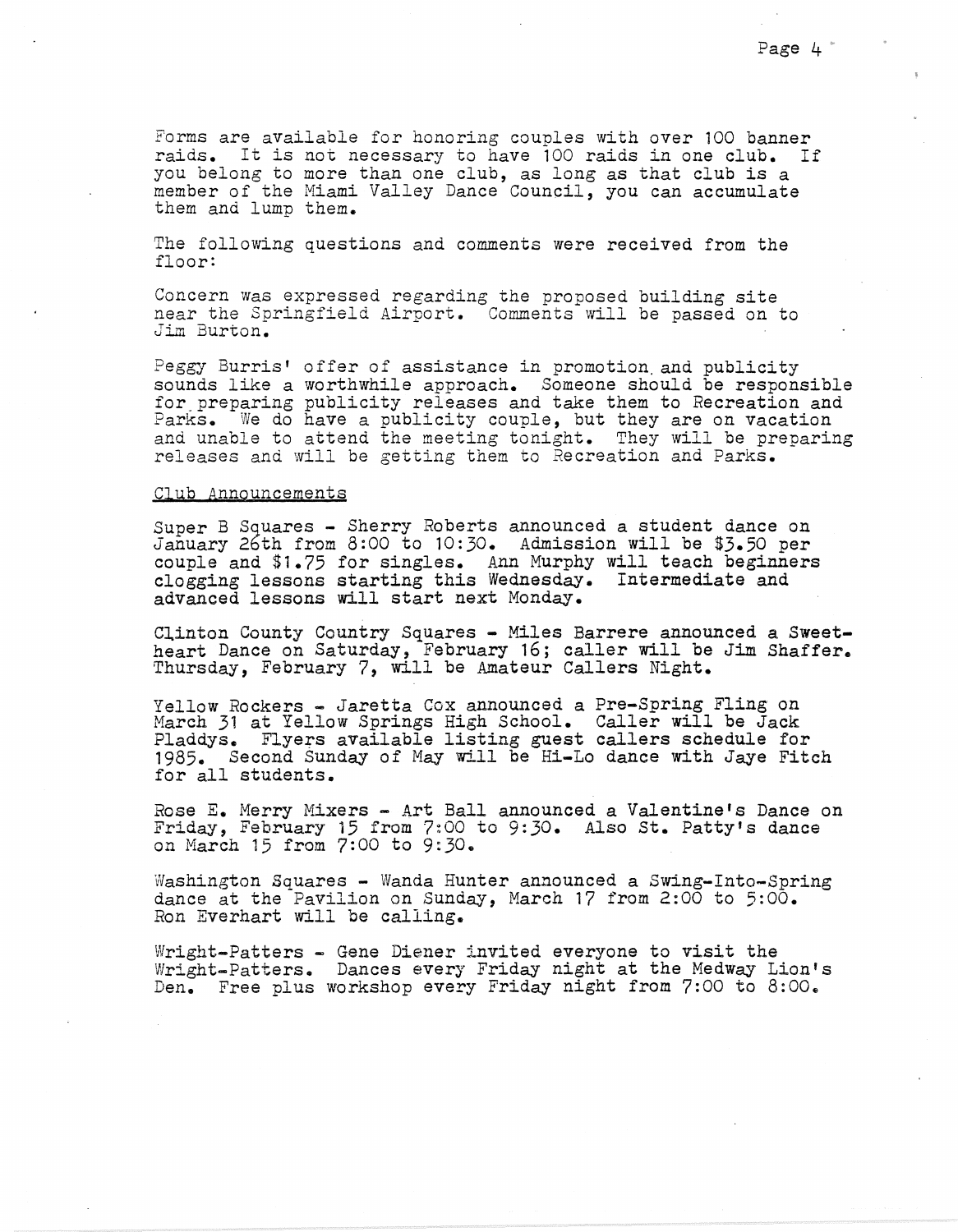S'Allemandes - Chet Severyn announced the S'Allemandes 30th Anniversary dinner-dance on Saturday, Harch 9. Sam Dunn will be calling. Dinner at 6:30; dance 8:00 to 11:00.

Twin Base Squares - Lucille Lehman announced January 9 dance with Ed Laudenschlager calling. Flyers available listing guest callers until the end of Hay. Hi-Lo dances every third Wednesday until May.

Shooting Stars - Ron Kincade announced a student dance on Saturday, January 19. Flyers available with dance schedule for first  $6$  months of 1985.

Cardinal Squares - Carl Roberds announced Hi-Lo dances for students the second Friday of each month starting January 11 and continuing February 8, March 8, April 12, May 10 and June 14. Special effort will be made to have experienced dancers dancing with the students.

The meeting was adjourned at 8:00 p.m.<br> $\sqrt{2}$ 

Barbara Taylor, Secretary MIAMI VALLEY DANCE COUNCIL

Following is a list of the club representatives who attended this meeting.

Adventure Squares

Buckeye Squares<br>Cardinal Squares

Center Rounds

Chargers

Clinton County

Crawford Squares

Curli-Q Dance Club

Date'N 8's Dayton Contra

Dayton Whirlaways

Cecil & Marge Hartis, 58 W. Ridgeway,<br>Centerville, OH 45459 Fred Moore, 2532 Malvern, Dayton, OH 45406 Carl & Donna Roberds, 2374 Snyder-Domer Rd., Springfield, OH 45502 Ken & Mary Meyer, 205 Waterford Dr., Centerville, OH 45459 Paul & Jo Bonneli, 53 Corona Ave., Dayton, OE 45419 Miles & Kay Barrere, 908 Kathryn Dr., Wilmington, OH 45177 Al & Joann Moebus, 1158i Old Columbus Rd., S. Vienna, OH 45369 Roseanna Chambers, 6397 Number Nine Rd., Brookville, OH 45309 Wayne Anderson, 2170 Adventure, Dayton, OH 45420 Len Cannell, 2201 Hazelhurst Ct., Dayton, OH 45440 Al & Libby Jones, 406 Telford Ave., Dayton, OH 45419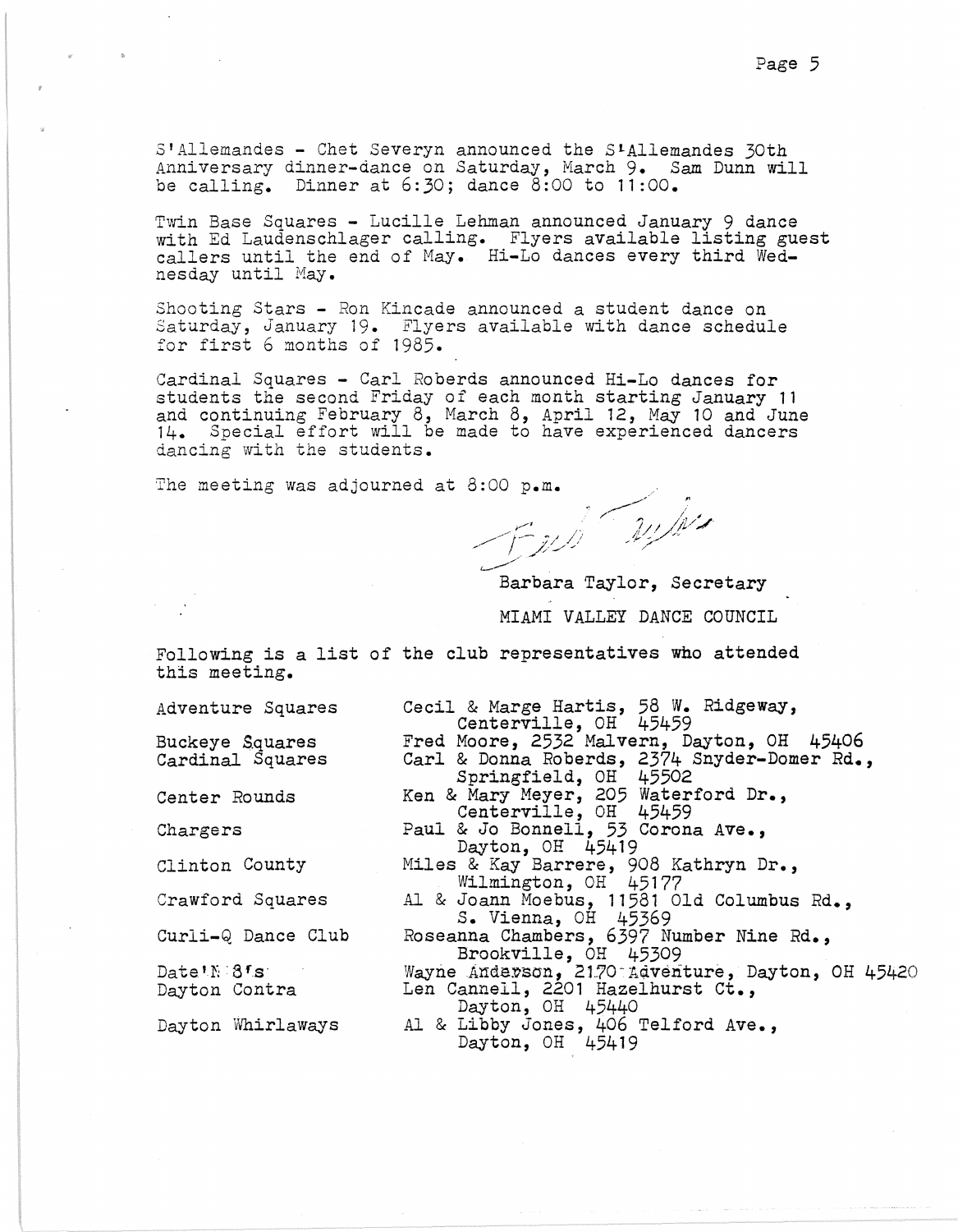Expressers E-Z Rounds Freedom Squares Golden Squares Grand Squares Kittyhawk Squares Lake Choctaw Twirlers Lewisburg Promenaders Mary Go Rounds HV Folk Dancers MV Round Danae Nat'l Carousel #114 George & Mady D'Aloiso, 2240 Vemco Dr., Open Squares ?iqua Happy Squares Russ & Marlene Reid, 310 W. Sunset Dr., Piqua, Rose E. Merry Mixers Rounds By Jobe S'Allemandes Shooting Stars Springfield Road Runners Squares A Go-Go Star Promen-O's Super B Squares<br>Third Sun. Squares<br>Twin Base Squares Two By Fours Washington Squares Wright-Patters Xenia Hospitality Yellow Rockers President Vice President Secretary Treasurer Callers Assoc. Editor Glen Shoffner, P.O. Box 331, Tipp City, OH 45371 John Roasa, 117 G Maple Ave., Centerville, OH 45459 Farris Beatty, 4984 Preble County Line Rd., Brookville, OH 45309 Marge Floyd, 1619 Emmons Ave., Dayton, OH 45410 Jim Gilbert, 314 N. Jay St., W. Milton, OH 45383 Dick Musselman, 2236 Russet Ave., Dayton, OH 45420 John & Virginia Sesslar, 5880 S. Charleston/Clifton *Rd.,* S. Charleston, OH 45368 Lloyd Shively, 7760 Shields *Rd.,* Lewisburg, OH 45338 Esther Lewis, 502 Vine St., Brookville, OH 45309 Lou Hyll, 2151 Meriline Ave., Dayton, OH 45420. Bill Warrick, 2815 Westminster Way, Springboro, OH 45066 Bellbrook, OH 45305 Doris Seippel, 3003 Vale Dr., Dayton, OH 45420 OR 45356 Arthur & Irene Ball, 2262 P E. David *Rd.,*  Kettering, OH 45440 ChUck & Barbara Jobe, 209 N. Arlington Ave., Springfield, OH 45503 Robert Grable, 2722 Elm Dr., Springfield, OH 45504<br>Ron & Mary Jane Kincade, 1833 Bordeaux Dr.,<br>Fairborn, OH 45324 Isabel Bailey, 1441 Ronald Rd., Springfield, OH 45503 Larry Estes, 206 W. Jefferson, New Carlisle, OH 45344 Bill Overacher, 400 N. Burnett Rd., Springfield, OH 45503 Sherry Roberts, 416 Towanda Circle, Dayton, OH 45431 Len Cannell, 2201 Hazelhurst ct., Dayton, OH 45440 Lucille Lehman, i728 Maumee Dr., Xenia, OH 45385 Frank Goepferich, 2507 Marigold Dr., Dayton, OH 45449 Don & Wanda Hunter, 356 Willowhurst st., Centerville, OH 45459 Gene Diener, 5933 Hartwick Lane, Huber Hts., OH 45424 Wil & Vi Millward, 1826 Crase Dr., Xenia, OH 45385 Terry & Jaretta Cox,  $1140$  Rt.  $343$ , Yellow Springs, OH 45387 Howard Bailey, 1441 Ronald Rd., Springfield, OH 4550; Joe & Bert Near, 2281 Bushwick Dr., Dayton, OH 45439 Barb & Bernie Taylor, 5746 Broadway Rd., Springfield, OH 45502 Ken & Sherry Roberts, 416 Towanda Circle, Dayton, OR 45431 Miles Barrere Betty French, 5207 Weddington Dr., Dayton, OH 45426